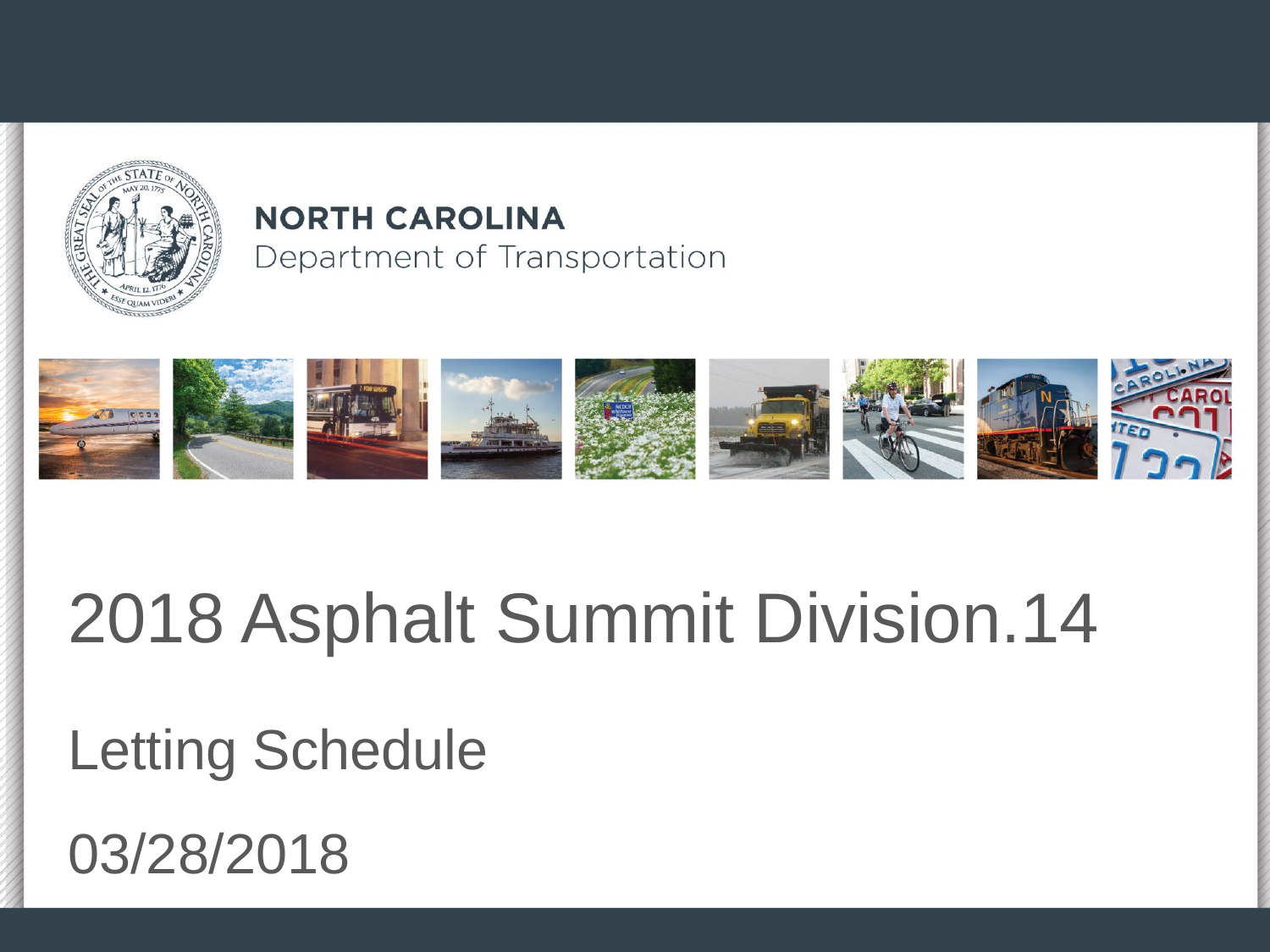#### Anticipated Funding for 2019

- 2018 Funds have already been put to Contract and awarded. we also Received Additional Supplemental Allocations \$5,039,983.24 (Committed for Macon Bypass ) Pavement Preservation \$676,800.11(Divided between Districts.)
- 2019 Contract Resurfacing Estimated \$32,000,000
- 2019 Pavement Preservation Estimated \$8,000,000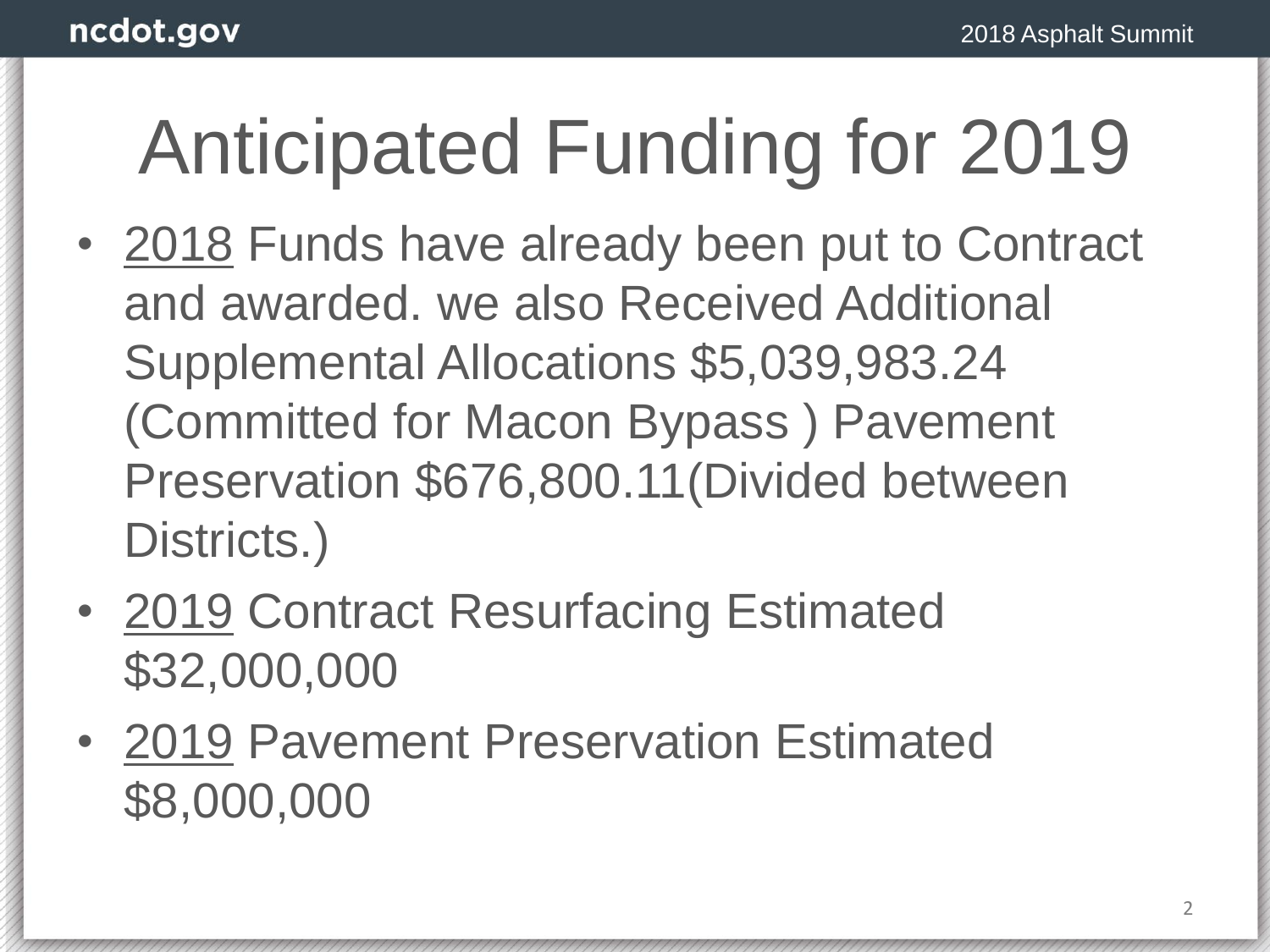#### 2019 Interstate Maintenance

- Interstate I-40 Routes Haywood
- **From Tennessee State Line MP 0.0 to MP 14.8 Fines Creek. ( Work Description- Median Barrier wall replacement, Guardrail replacement, Drainage, Pavement Mill and Fill,, Pavement Marking and Traffic Control.) Fall Letting.**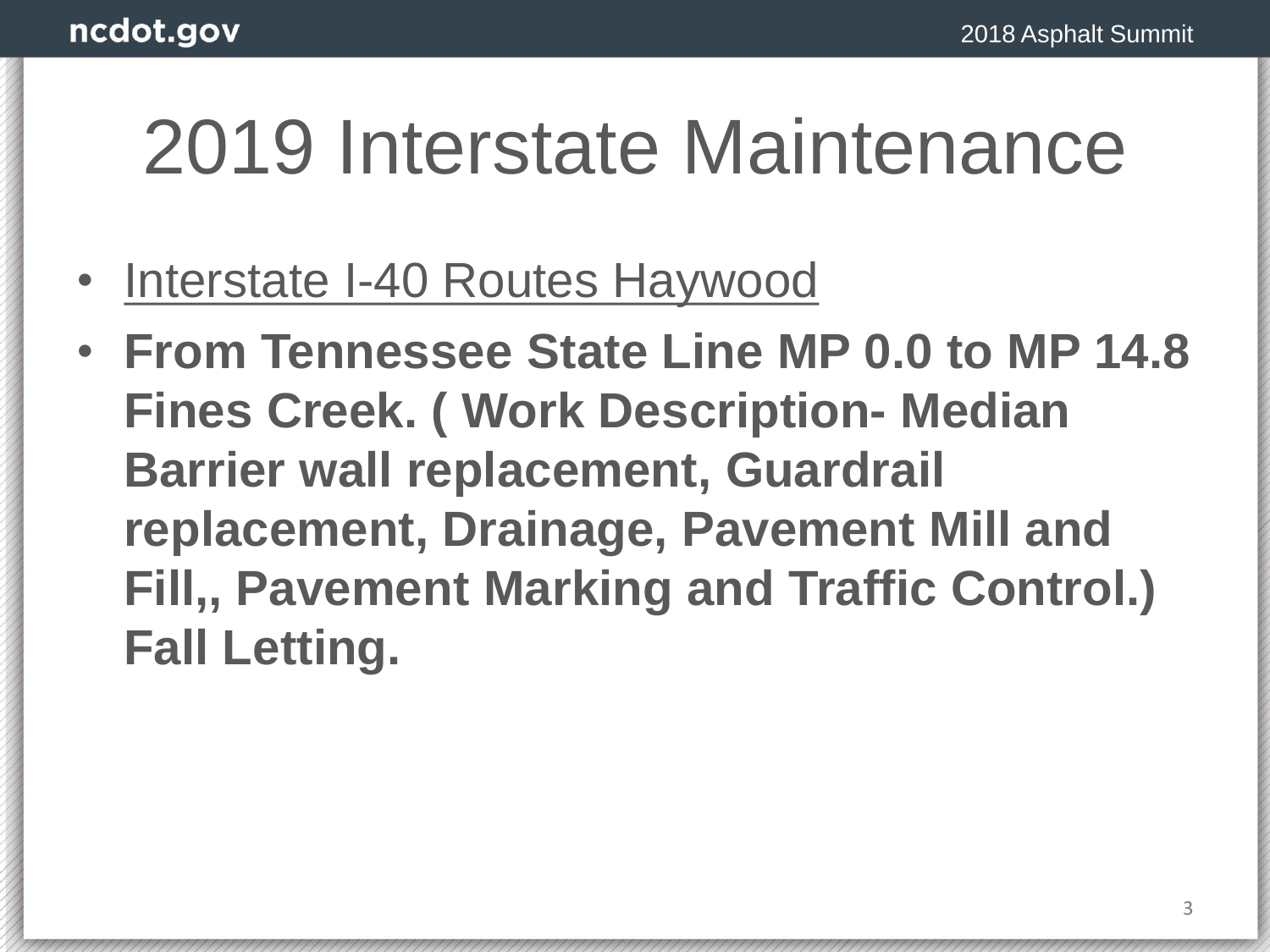- Primary Resurfacing Haywood & Jackson
- US 23/74 From US 19 Bus to .03 Miles West of Jackson County Line (11.3 Miles)
- Primary Resurfacing Jackson County
- US 74/441 From SR-1214 to SR-1111
- (2.5 Miles)
- Primary Resurfacing Macon County
- US 23/64/441 From SR-1331 to SR-1154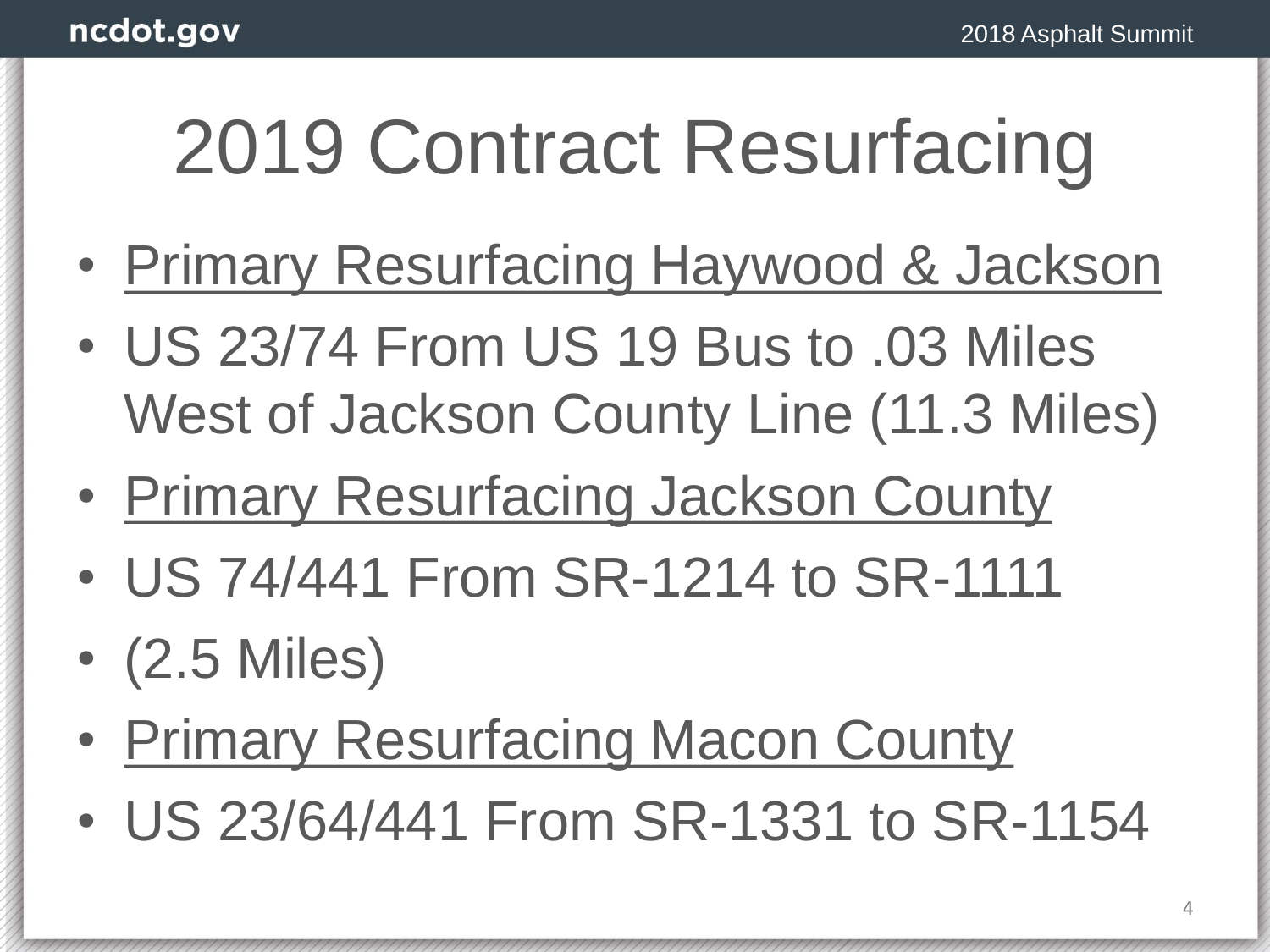- Secondary Resurfacing, District 1 (June Letting)
- Polk
- SR-1313 (South Wilson Road)
- SR-1526, SR-1531(Fox Mountain Road)
- Transylvania
- SR-1331 (Hanna Ford Road)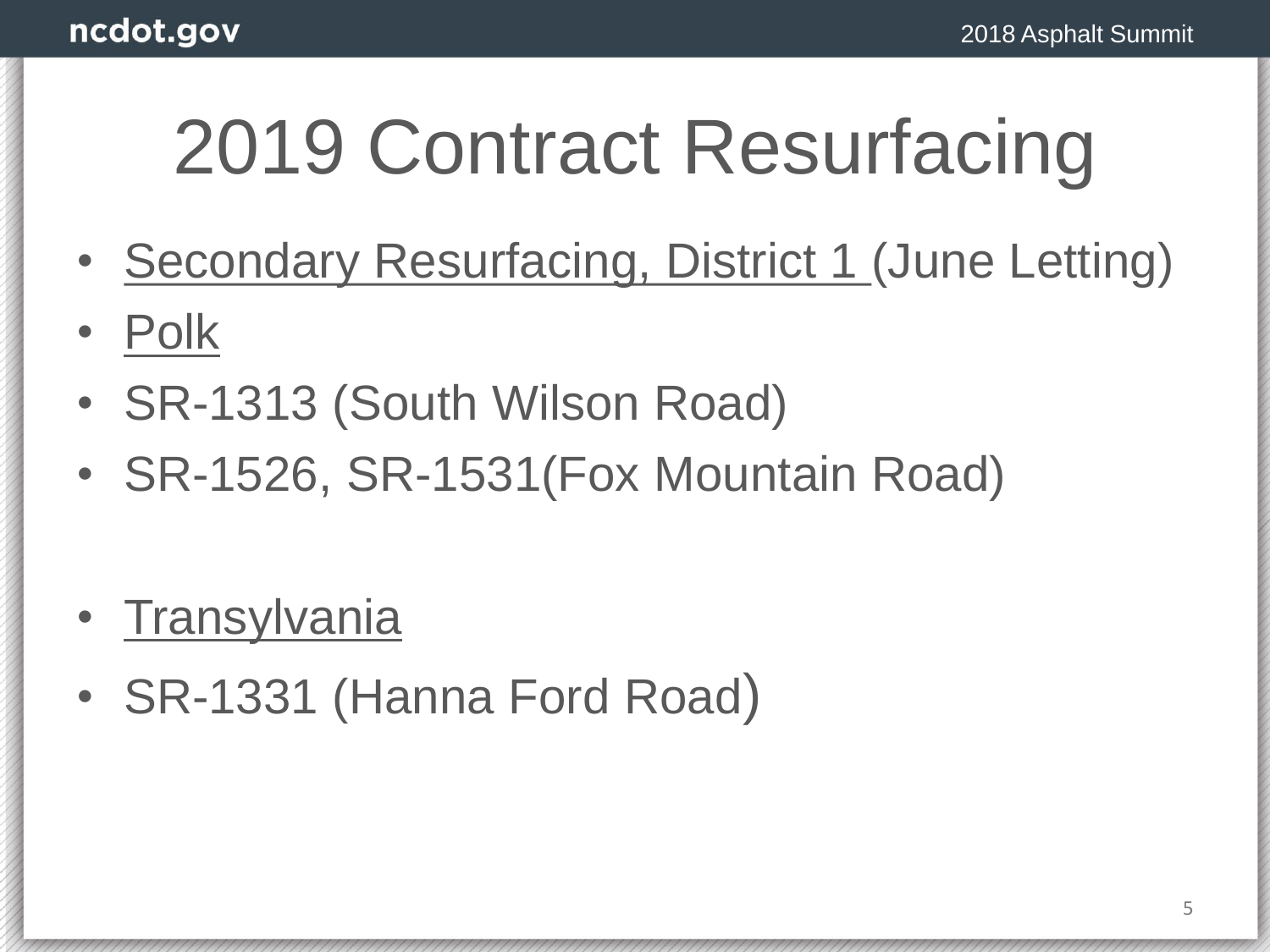- Secondary Resurfacing, District 1 Henderson,
- SR-1172 (Hebron Rd.)
- SR-1194 (Patterson Rd.)
- SR-1475 (Glenheath Rd.)
- SR-1551 (Mills Gap Rd.),SR-1882 (loop Rd.)
- SR-1556 (Hutch Mountain Rd.)
- SR-1791 (Ballenger Rd.)
- SR-1852 (South lake Summit Rd.)
- SR-1935 (Mockingbird Dr.)
- SR-1938 (Hummingbird Dr.)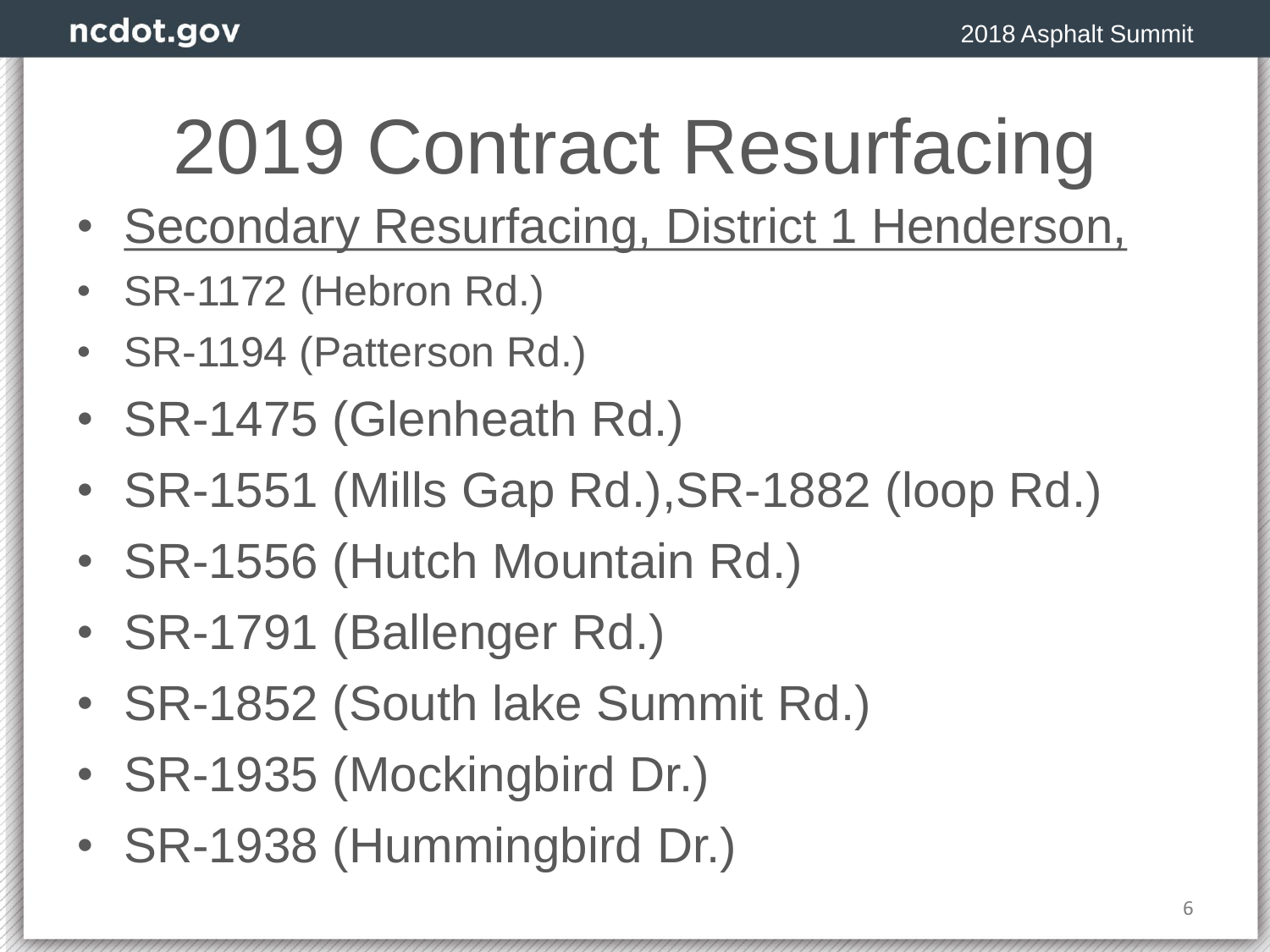- Secondary Resurfacing District 29 (July Letting)
- Haywood,
- SR-1147 (Allens Creek Road)
- SR-1243 (Old Balsam Road)
- Jackson
- SR-1340 (Old Settlement Road)
- SR-1416 (Shoal Creek Road)
- SR-1492 (Frady Cove) SR-1509
- SR-1529 (Collage Drive)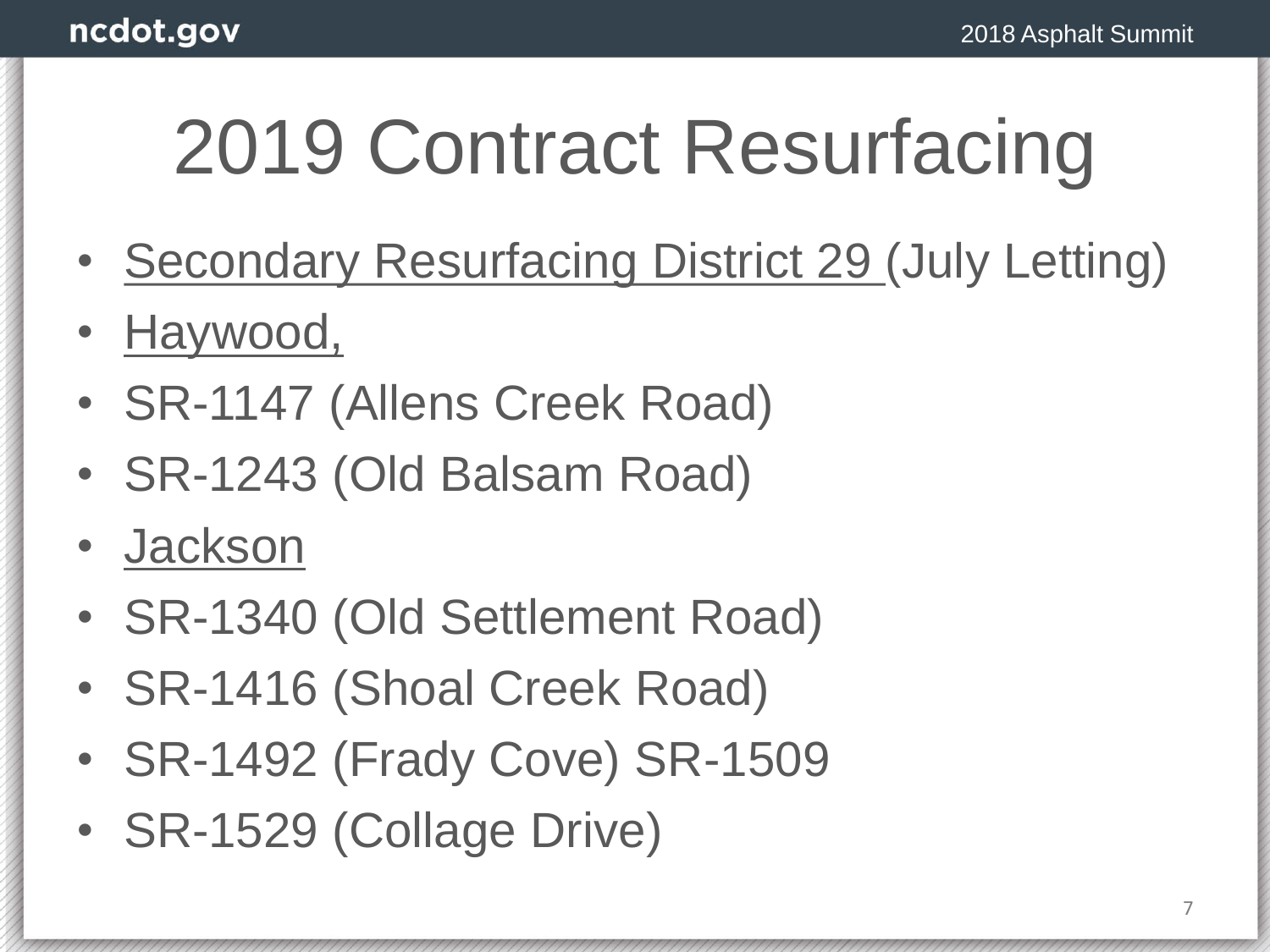- Secondary Resurfacing, District 3 (May Letting POC)
- Swain
- SR-1109 (Dills Road)
- SR-1127 (Davis Branch Road)
- Graham
- SR-1113 (Claude Rogers Road)
- SR-1217 (Shepherd's Creek)
- SR-1269 & SR-1270 (West Fort Hill)
- SR-1271(Ridgecrest Road)
- SR-1289 (Fox Hill Road)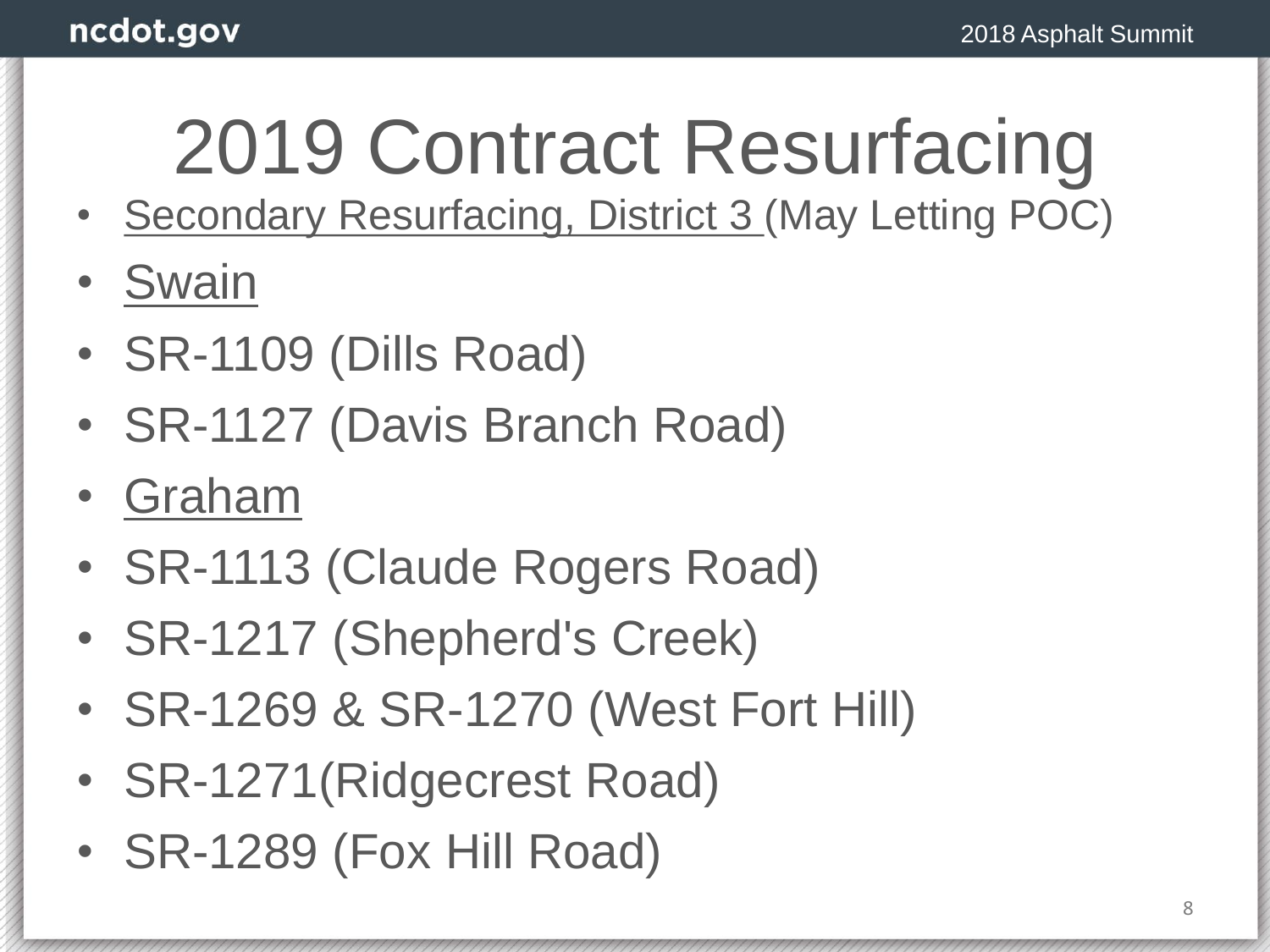- Secondary Resurfacing, District 3 ( May Letting POC)
- Clay, SR-1325 (Downings Creek)
- SR-1326 (Tusquittee Creek Rd )
- Cherokee, SR-1535 (Upper Peachtree Rd)
- SR-1616 (Kent St)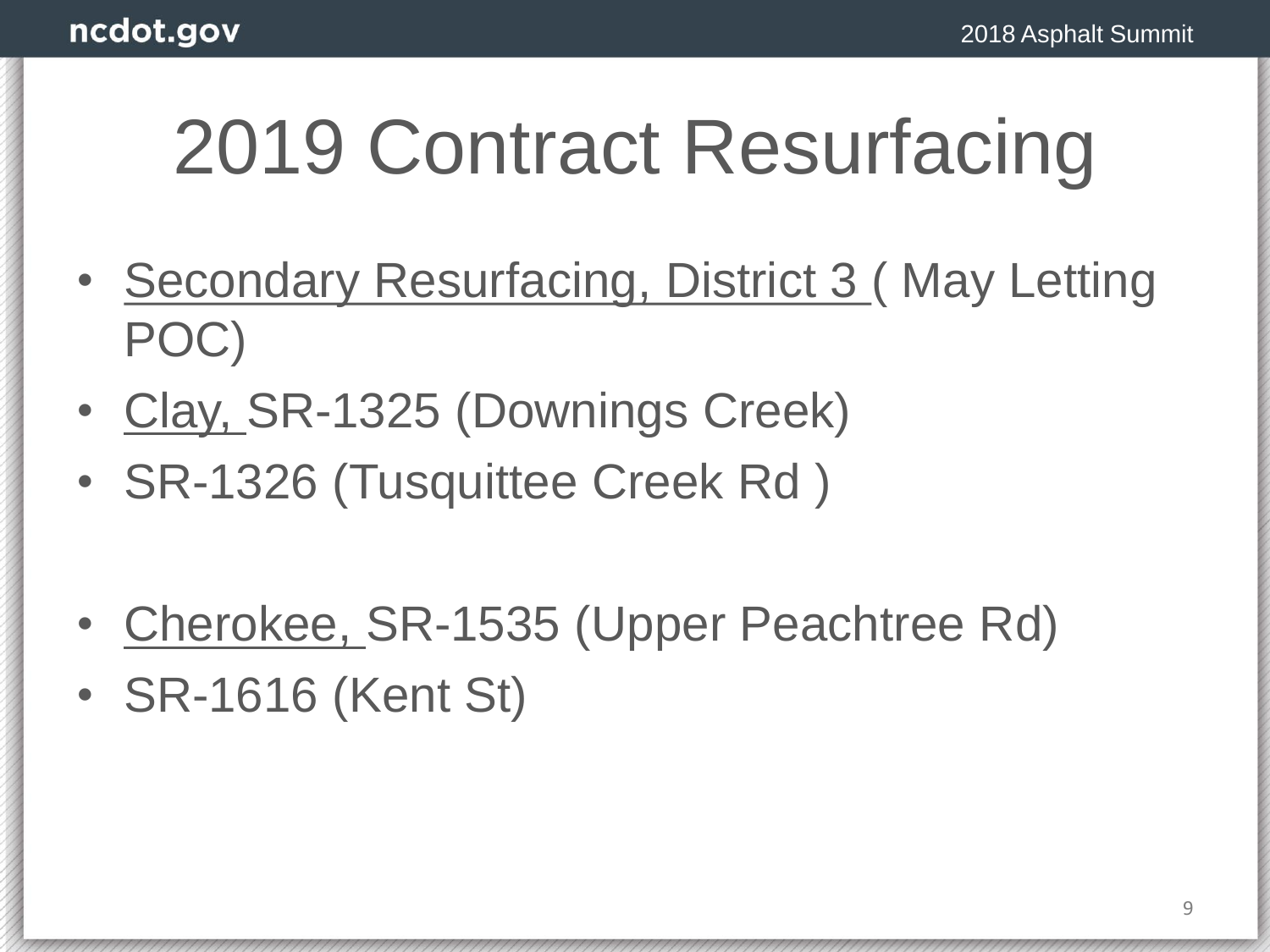Secondary Resurfacing District 3 (Macon)

(June Letting Central)

- SR-1392 (Middle Burningtown Rd)
- SR-1461 (Shady Ln)
- SR-1464 (North Shore Dr.)
- SR-1489 (Riverview St)
- SR-1500 (Watauga St.)
- SR-1513 (Rabbit Creek)
- SR-1523 (Battle Branch Rd.)
- US 64/441 (Bypass) From Brindle to Little Tenn. Bridge.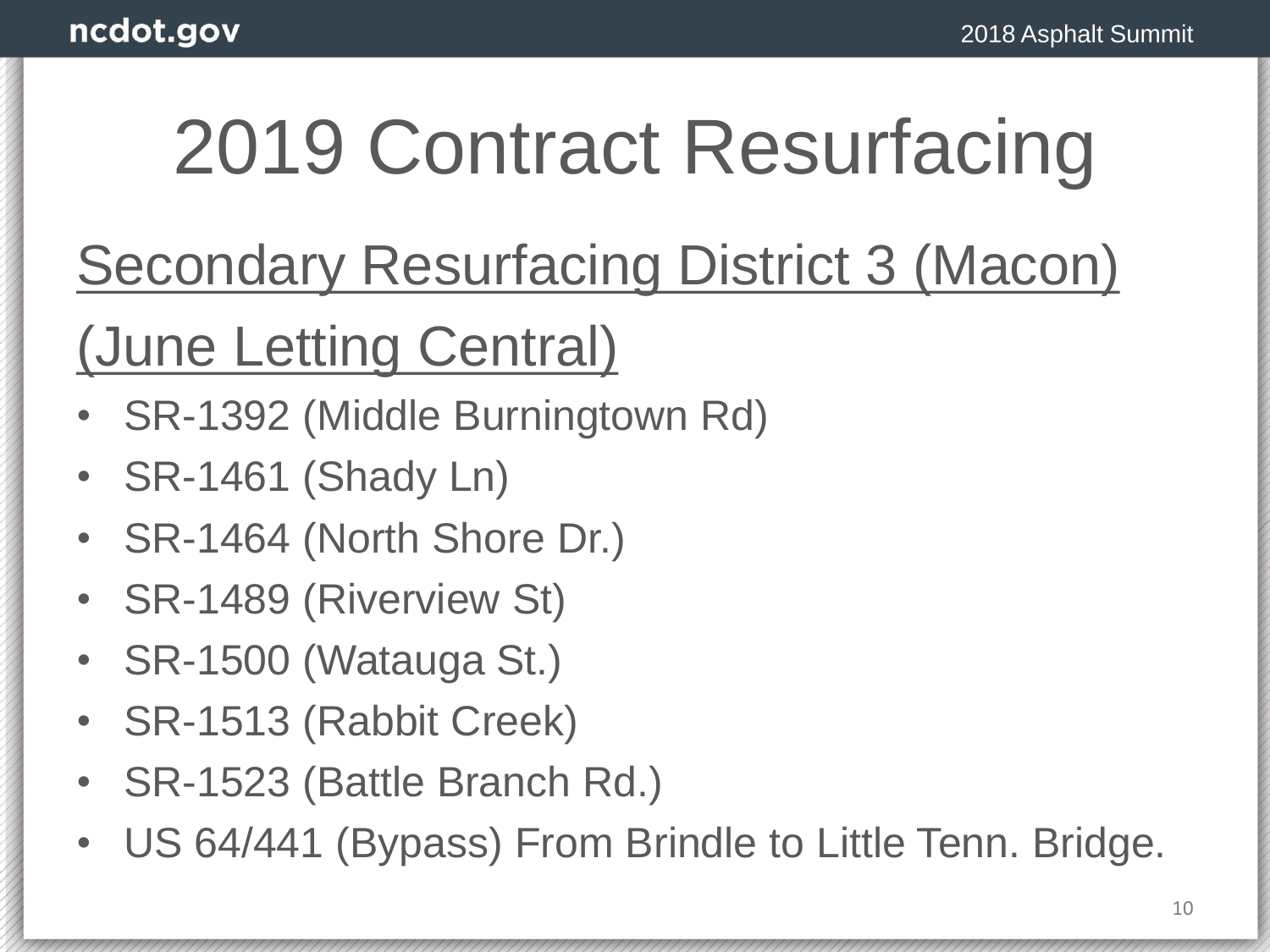#### 2019 Pavement Preservation

- Division 14 will be letting contracts for Double Seal and Fog-Seal in.
- Polk, Henderson, Transylvania, Haywood and Jackson Counties. Letting will be in the Fall of 2018 (Est of funds \$5,000,000)

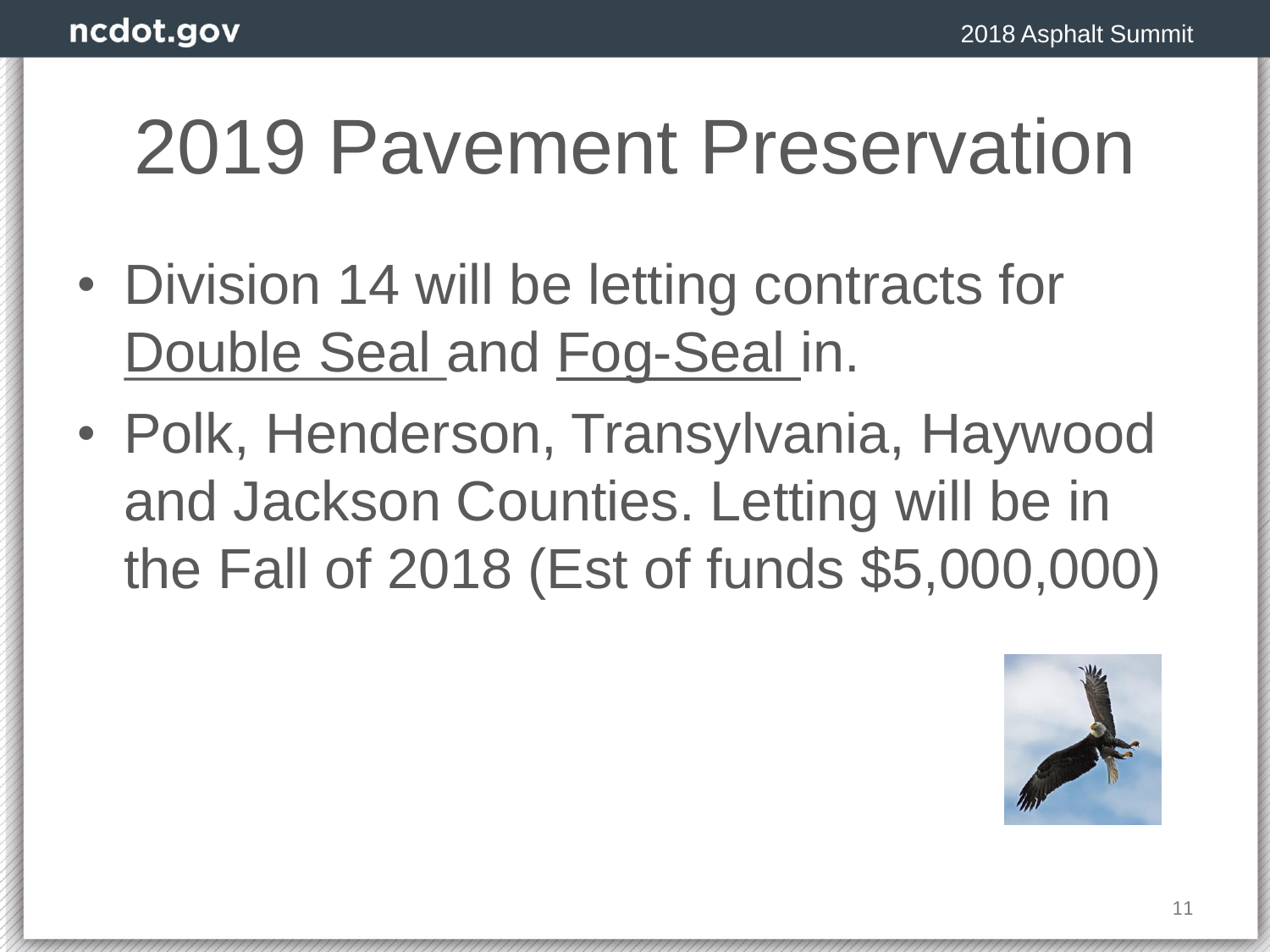### Helpful Links

- [NOTE\\* FY 2019 Program to be let In 2018.](https://connect.ncdot.gov/sitemap/Pages/default.aspx)
- <https://connect.ncdot.gov/sitemap/Pages/default.aspx>
- Link for Division 14 HMIP
- [https://connect.ncdot.gov/resources/Asset-Management/HMIP-](https://connect.ncdot.gov/resources/Asset-Management/HMIP-Plans/Pages/FY2018-2020_HMIP_Plans.aspx)Plans/Pages/FY2018-2020\_HMIP\_Plans.aspx



#### • QR Codes 酪類搭輪 Are these Helpful?

• What else we can do to make it better?